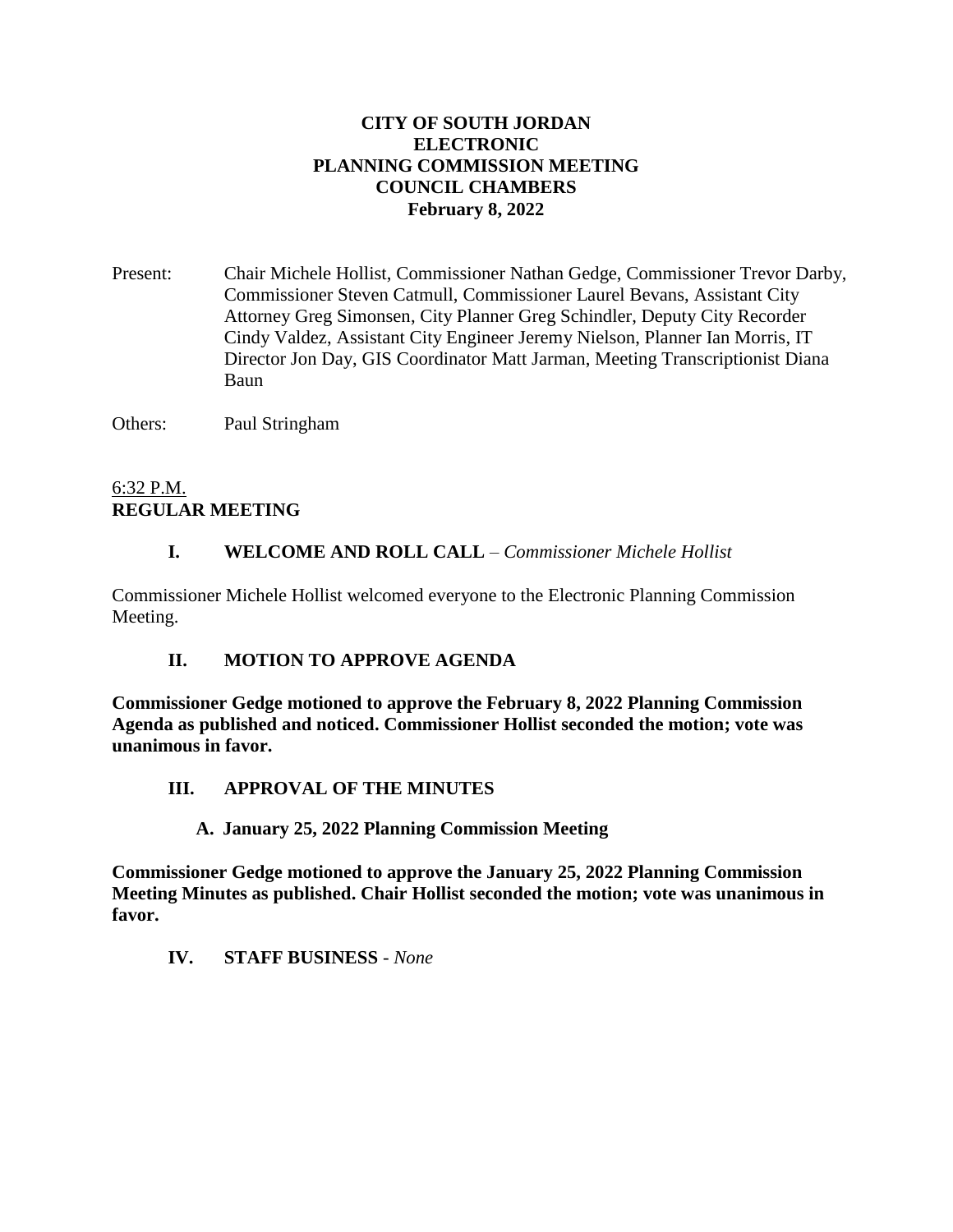#### **V. COMMENTS FROM PLANNING COMMISSION MEMBERS**

Chair Hollist discussed following the council's rules.

Commissioner Nathan Gedge

**Commissioner Gedge motioned the planning commission follow Robert's Rules of Order/Commissioner Darby seconded the motion. Vote was unanimous in favor.**

- **VI. SUMMARY ACTION –** *None*
- **VII. ACTION –** *No Public Hearing*

### **VIII. ADMINISTRATIVE PUBLIC HEARINGS –**

### **A. DAYBREAK SOUTH STATION PLAT 3 CONDOMINIUMS PHASE 2A PRELIMINARY SUBDIVISION** Location: 5208 W. Black Twig Drive Project No: PLPP202100232 Applicant: Daybreak Communities

City Planner Greg Schindler reviewed background information from the Staff Report.

Chair Hollist asked if the tuck under parking was open, or had garage doors.

Schindler – probably no doors, there are no walls inside where the cars will be.

Gedge – assuming the enforcement of parking is under the HOA, and that there will be restrictions on storage in those private areas.

Schindler – enforcement would not be the city's responsibility, that will be up to the HOA whether or not to enforce.

Commissioner Catmull – if this spills out on to Granville, what happens.

Schindler – all the streets are public outside of the complex, the HOA will have to enforce any parking rules. They would need to keep Granville clear just like any other public street.

Chair Hollist opened the hearing for public comment. There were no comments so the hearing was closed. She discussed parking concerns and recent changes to the parking rules regarding being within a certain distance of a light rail station.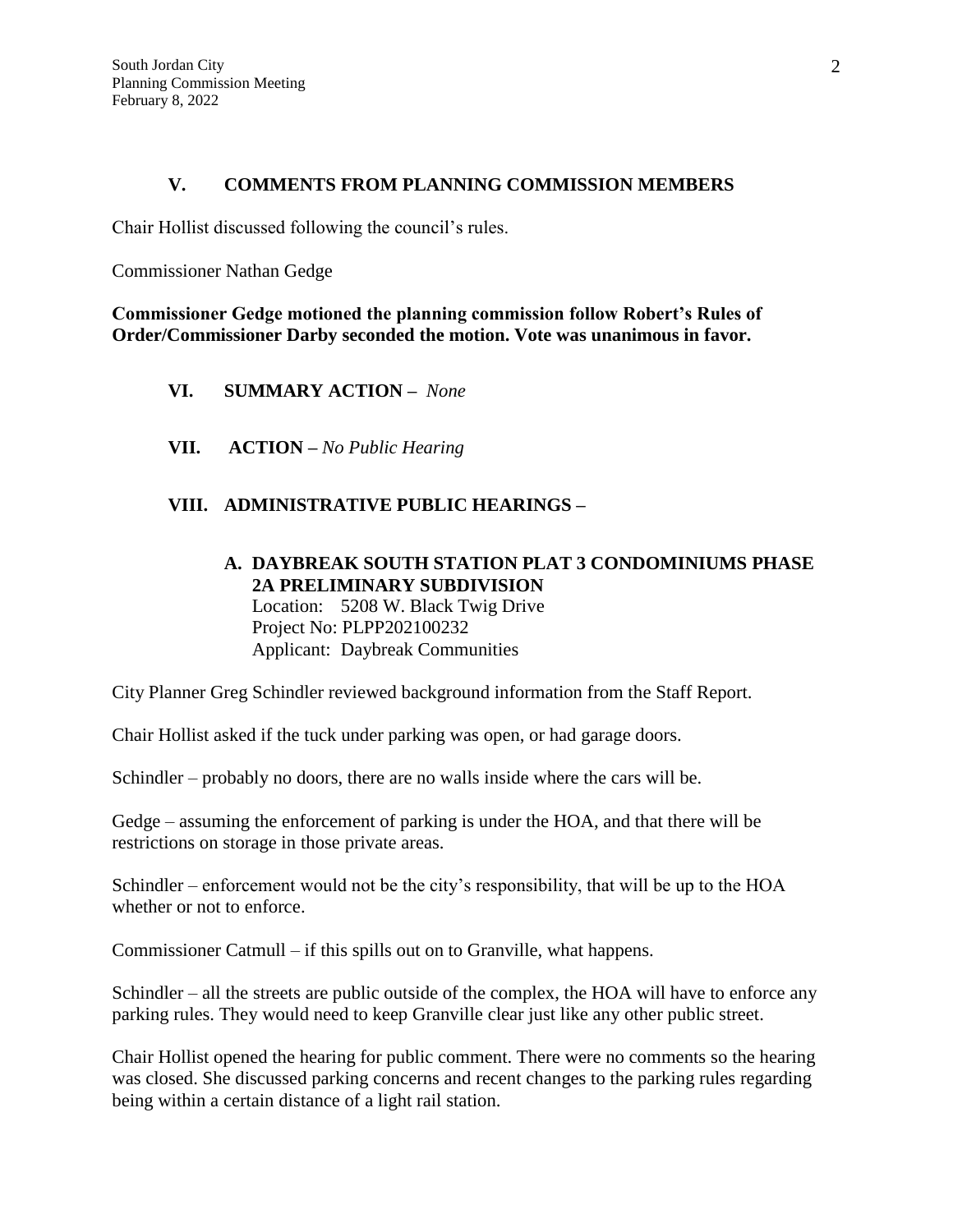Commissioner Gedge just wants to make sure the owner of the property is conveying the parking requirements and expectations to future residents of this complex, expecially as more communities build up around them.

**Commissioner Darby moved to recommend approval of Project No. PLPP202100232, preliminary subdivision. Chair Hollist seconded the motion; Roll Call Vote was 5-0, unanimous in favor.**

#### **B. EOS FITNESS CENTER SITE PLAN APPLICATION** Location: 10534 S River Heights Drive File No: PLSPR202100273 Applicant: Colby Anderson, Anderson Wahlen & Associates

Planner Ian Harris reviewed background information from the Staff Report.

Commissioner Nathan Gedge noted a comment in the Staff Report about the fire line, and asked about that being taken care of before any construction starts.

Planner Harris said that was correct.

**Mike Stangle (Applicant)** happy to answer any questions. He is aware they have to get the Jordan Valley Water Conservancy District's approval before they can do any building. is under contract to buy from Paul Stringham.

Chair Hollist – on the record

Mr. Stangle – agreed.

Commissioner Laurel Bevans asked about the outside patio fencing and what's blocking it from the road.

Nicole Stangle (Applicant) privacy fencing is a slat wall, not a solid wall. You can't see through it unless you are up against it since the slats are very narrow.

Chair HOllist – hours of operation

Mrs. Stangle – No, area is weather permitting and they don't operate the outside area outside of normal business hours.

Commissioner Bevans asked about emergency exit off of the patio area.

Yes, there will be an emergency exit.

#### **Commissioner Catmull motioned to recommend approval pending approval from the WCD.**

Comissioner Gedge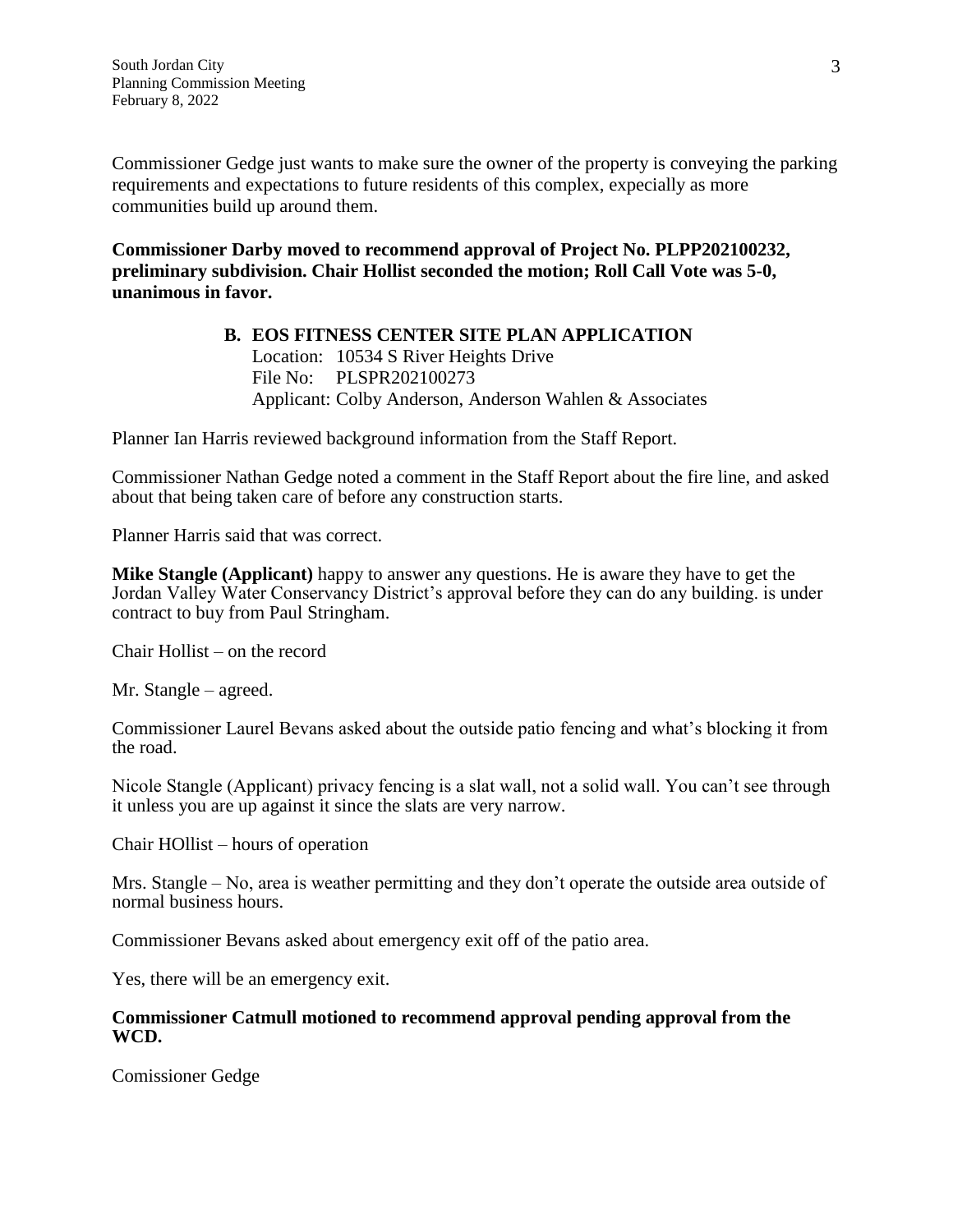**Catmull amended his motion to add that it is pending approval from the Jordan Valley Water Conservancy District for the planned fire line.**

**Chair Hollist seconded the motion; Roll Call Vote was 5-0, unanimous in favor.**

# **IX. LEGISLATIVE PUBLIC HEARINGS –** *None*

## **X. OTHER BUSINESS**

City Planner Greg Schindler asked if commissioners had been notified of the Architectural Review Committee meeting.

Those who had issues getting that email siad they would speak with staff after the meeting.

Gedge – asked about the new council format

Schindler – public is allowed to Zoom in to the meeting, but they cannot do presentations electronically, they must be in person.

Chair Hollist asked if they are letting people know they are presenting anything they have to be in person.

Simonsen said the notice says as much.

Schindler

Catmull – have we seen any change in the number of people participating.

Schindler – does'nt believe there is much of a difference. If it's a controversial items, residents will show up in both places, in person and online.

Gedge – fine following City Council's lead, if there is a controversial issue they would give precendence to those in person. Suggested a timer on Zoom for those talking.

Schindler – notice indicates ability to connect is on the individual, not the city's responsibility.

Catmull – any restrictions or requirements for the commission members regarding joining electronically versus in person.

Hollist siad they should strive to be here in person, but it does allow for those who are sick to attend if they need a quorum.

Gedge – any idea on alternative for 2022.

Schindler – does'nt believe any decisions have been made yet.

Hollist – if new alternative is appointed, asked staff to include them in the staff orientation.

Schindler – They did that with Commissioner Peirce, but he doesn't believe he is as enthusiastic about being the alternate as others might have been.